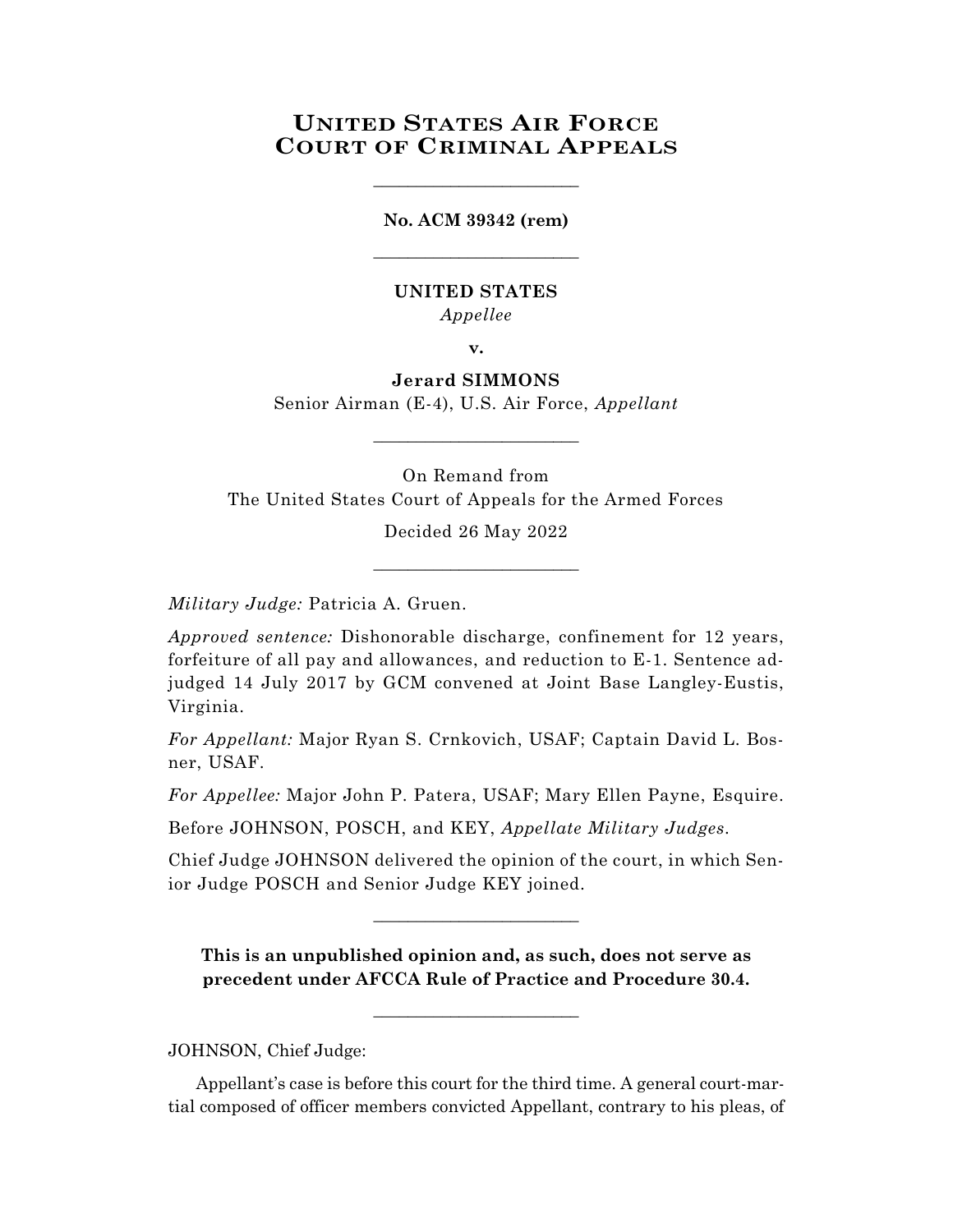four specifications of sexual assault of a child, one specification of extortion, and one specification of producing child pornography in violation of Articles 120b, 127, and 134, Uniform Code of Military Justice (UCMJ), 10 U.S.C. §§ 920b, 927, 934.<sup>1</sup> The convening authority approved the adjudged sentence of a dishonorable discharge, confinement for 12 years, forfeiture of all pay and allowances, and reduction to the grade of E-1.

Upon our initial review, we found Appellant was not entitled to relief with regard to the seven issues he raised; however, we found that a new post-trial process and action were required due to errors in the staff judge advocate's recommendation to the convening authority. *United States v. Simmons*, No. ACM 39342, 2019 CCA LEXIS 156 (A.F. Ct. Crim. App. 9 Apr. 2019) (unpub. op.) (*Simmons I*). Accordingly, we set aside the convening authority's action and returned the record of trial to The Judge Advocate General for remand to the convening authority. *Id*. at \*57. On remand, after receiving additional clemency submissions from Appellant, the convening authority again approved the adjudged sentence.

Appellant's record returned to this court for completion of our review pursuant to Article 66, UCMJ, 10 U.S.C. § 866. After re-docketing, Appellant raised an additional issue: whether he was entitled to relief due to delays in the processing of his case during the remand in light of *United States v. Moreno*, 63 M.J. 129, 142 (C.A.A.F. 2006). Although we found no violation of Appellant's due process rights, we found some relief for unreasonable delay was warranted in light of *United States v. Tardif*, 57 M.J. 219, 224 (C.A.A.F. 2002), and *United States v. Gay*, 74 M.J. 736, 744 (A.F. Ct. Crim. App. 2015), *aff'd*, 75 M.J. 264 (C.A.A.F. 2016). Accordingly, we affirmed the findings but only so much of the sentence as provided for a dishonorable discharge; confinement for 11 years, 11 months, and 20 days; forfeiture of all pay and allowances; and reduction to the grade of E-1. *United States v. Simmons*, No. ACM 39342, 2020 CCA LEXIS 356, at \*16 (A.F. Ct. Crim. App. 2 Oct. 2020) (unpub. op.), *rev'd and remanded*, \_\_\_ M.J. \_\_\_, No. 21-0069, 2022 CAAF LEXIS 164 (C.A.A.F. 24 Feb. 2022) (*Simmons II*).

The United States Court of Appeals for the Armed Forces (CAAF) granted review with respect to one of the issues Appellant raised in his original appeal. The CAAF set aside the findings of guilty as to Charge II and its Specification, alleging extortion in violation of Article 127, UCMJ; affirmed the remaining findings; and set aside the sentence. The CAAF dismissed the set-aside charge and specification and returned the record to The Judge Advocate General for

l

<sup>1</sup> All references in this opinion to the punitive articles of the UCMJ are to the *Manual for Courts-Martial, United States* (2012 ed.). All other references to the UCMJ are to the *Manual for Courts-Martial*, *United States* (2016 ed.).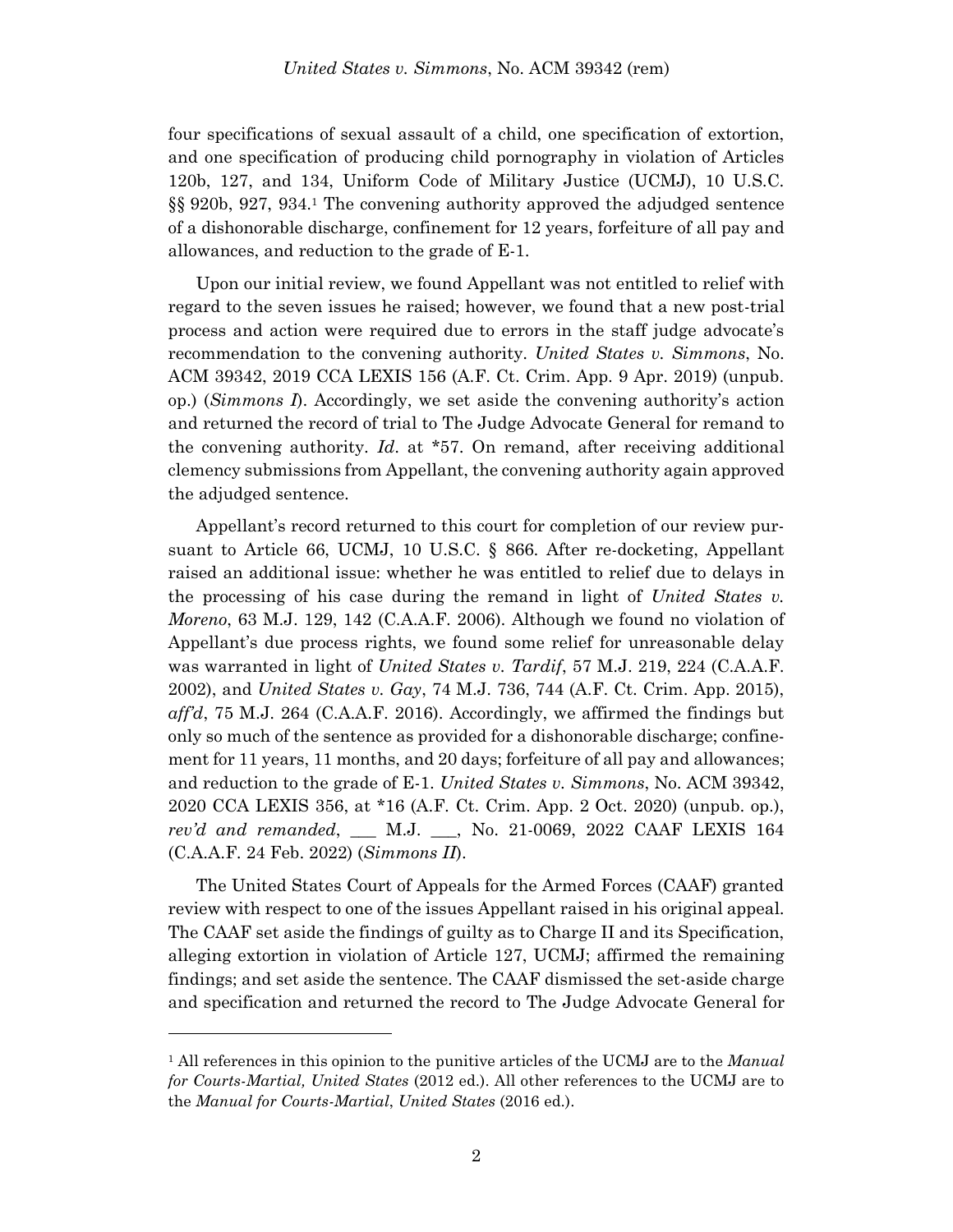remand to this court to either reassess the sentence or to order a sentence rehearing. *United States v. Simmons*, \_\_\_ M.J. \_\_\_, No. 21-0069, 2022 CAAF LEXIS 164, at \*20 (C.A.A.F. 24 Feb. 2022).

On remand, Appellant urges us to order a rehearing on the sentence, whereas the Government contends we should reassess the sentence. We find reassessment is appropriate and take corresponding action in our decretal paragraph.

#### **I. BACKGROUND**

We provided the factual background of Appellant's case in our first opinion. *See Simmons I*, unpub. op. at \*3–7. A recapitulation of the evidence presented at trial is unnecessary here; for purposes of the current remand, a summary of the circumstances of the charges and specifications will suffice.

Appellant's offenses involve two girls under the age of 16 years, AS and CL, with whom Appellant developed sexual relationships when he was an 18-yearold high school student in Norfolk, Virginia. Appellant then joined the Air Force in August 2013. After completing basic training, he returned to the Norfolk area on leave in late December 2013 before attending technical training. After Appellant completed technical training he was stationed near Norfolk at Joint Base Langley-Eustis, Virginia. Appellant was convicted of several offenses as a result of his continued sexual activity with AS and CL after joining the Air Force.

With respect to AS, Appellant was convicted of three specifications of sexual assault on a child in violation of Article 120b, UCMJ, between on or about 20 August 2013 and on or about 31 August 2014, by penetrating AS's vulva, anus, and mouth with his penis, each on divers occasions. Appellant was also convicted of knowingly and wrongfully producing child pornography in violation of Article 134, UCMJ, between on or about 1 July 2014 and on or about 8 July 2014, by making a video of AS engaged in sexually explicit conduct, specifically a video of her face with his penis in her mouth.

With respect to CL, Appellant was convicted of one specification of sexual assault on a child in violation of Article 120b, UCMJ, on a single occasion on or about 31 December 2013, by penetrating CL's mouth with his penis.

Appellant was also convicted of one specification of extortion of CL in violation of Article 127, UCMJ, on divers occasions between on or about 27 October 2013 and on or about 31 December 2014, by threatening to publicize an image of CL performing oral sex on Appellant in order to obtain oral sex from CL. As described above, the CAAF set aside the finding of guilty as to this charge and specification, and dismissed them.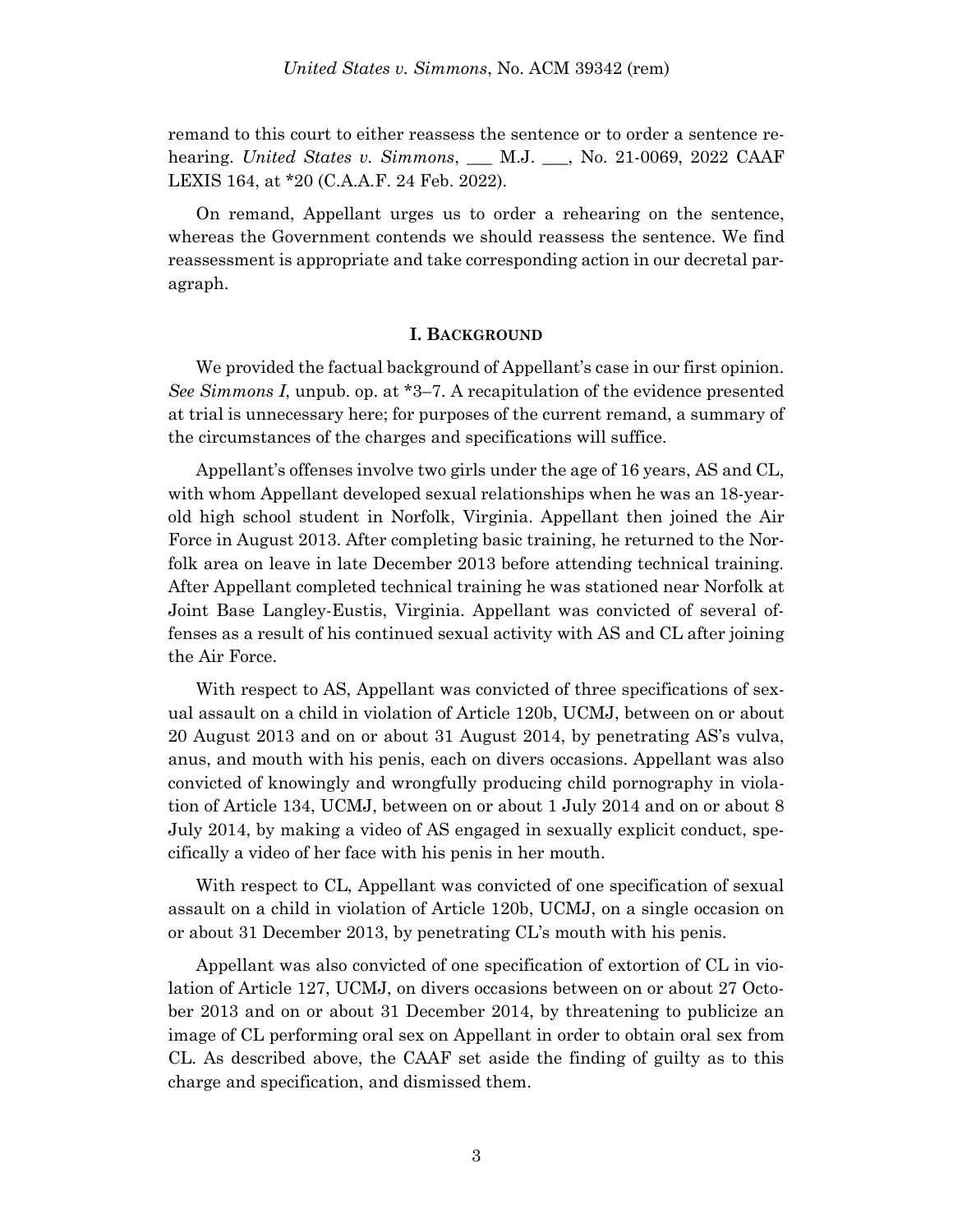#### **II. DISCUSSION**

#### **A. Law**

Under Article 59(a), UCMJ, 10 U.S.C. § 859(a), a court-martial sentence may not be held incorrect by virtue of legal error "unless the error materially prejudices the substantial rights of the accused." If we can conclude that an adjudged sentence would have been of at least a certain severity absent any error, "then a sentence of that severity or less will be free of the prejudicial effects of error; and the demands of Article 59(a) will be met." *United States v. Sales*, 22 M.J. 305, 308 (C.M.A. 1986).

We have broad discretion first to decide whether to reassess a sentence, and then to arrive at a reassessed sentence. *United States v. Winckelmann*, 73 M.J. 11, 12 (C.A.A.F. 2013). In deciding whether to reassess a sentence or return a case for a rehearing, we consider the totality of the circumstances including the following factors: (1) "Dramatic changes in the penalty landscape and exposure;" (2) "Whether an appellant chose sentencing by members or a military judge alone;" (3) "Whether the nature of the remaining offenses capture[s] the gravamen of criminal conduct included within the original offenses and . . . whether significant or aggravating circumstances addressed at the court-martial remain admissible and relevant to the remaining offenses;" and (4) "Whether the remaining offenses are of the type that judges of the courts of criminal appeals should have the experience and familiarity with to reliably determine what sentence would have been imposed at trial." *Id*. at 15–16 (citations omitted).

#### **B. Analysis**

Consideration of the totality of the circumstances including the *Winckelmann* factors leads us to the conclusion that we may reliably reassess the sentence. We address these factors below.

#### **1. Dramatic Changes to Penalty Landscape and Exposure**

We find there has been only a slight change in Appellant's punitive exposure. The parties agree that the setting aside of Appellant's conviction for extortion reduced the maximum imposable term of confinement from 153 years to 150 years. The other potential elements of the sentence—including the dishonorable discharge, forfeitures, and reduction in grade actually imposed were unaffected by the change. In addition, Appellant remains convicted of sexual assault committed against two child victims, AS and CL. Accordingly, we conclude there has been no dramatic change in the penalty landscape or Appellant's punitive exposure, and this factor weighs in favor of reassessment.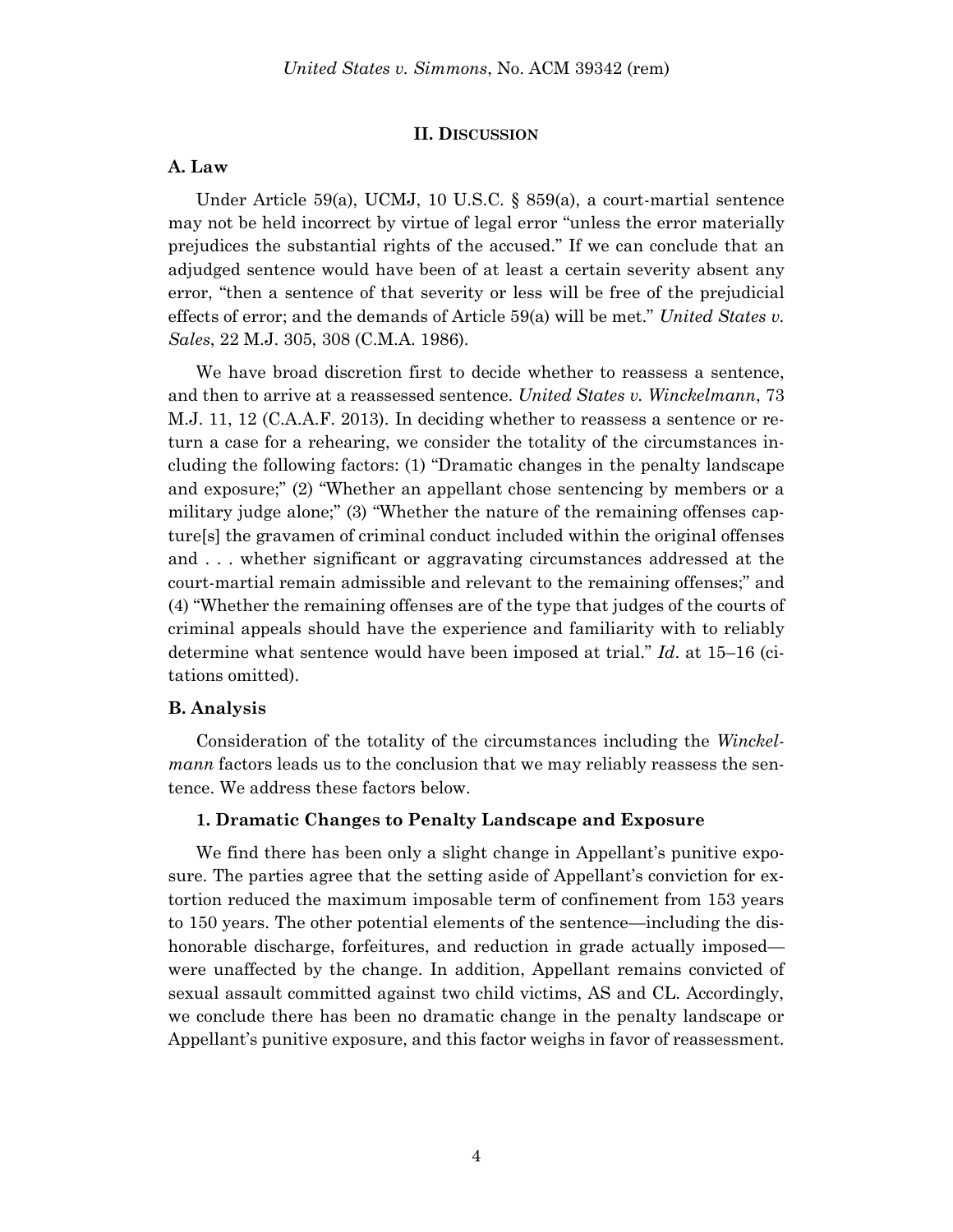#### **2. Sentencing by Court Members**

Appellant was sentenced by a panel of officer members rather than by a military judge. This factor weighs in favor of a sentence rehearing. *See id*. at 16.

#### **3. Gravamen of Criminal Conduct and Aggravating Circumstances**

We find the remaining offenses do retain the "gravamen of criminal conduct included within the original offenses." *Id.* Appellant remains convicted of five of the original six offenses of which he was found guilty. In addition, as measured by maximum authorized punishments, Appellant remains convicted of the five most serious offenses of which he was found guilty. With regard to significant or aggravating circumstances, we conclude that during presentencing proceedings the court members could have considered Appellant's threats as an aggravating circumstance relating to the sexual assault of CL. In other words, the court members would have received essentially the same evidence during the court-martial without the extortion specification. Accordingly, we find this factor favors reassessment.

### **4. Type of Offenses**

l

This court has significant experience reviewing convictions for sexual offenses against children, including sexual assault by committing sexual acts with children under the age of 16 years. We also have significant experience in reviewing convictions for child pornography offenses, including the creation of child pornography by filming sexual acts with minors. We find this factor also weighs in favor of reassessment.

## **5. Additional Considerations**

We recognize that our determination whether to reassess a sentence is "based on the totality of the circumstances presented," and is not limited to the four factors articulated in *Winckelmann*. *Id*. at 15. Among the other circumstances we have considered is that Appellant has been serving his term of confinement since 14 July 2017, nearly five years ago. His direct appeal has already wound its way through multiple appellate court opinions and remands. Where we may reliably determine what sentence would have been imposed at Appellant's court-martial absent the error, without requiring another courtmartial proceeding and additional appellate review, $\alpha$  reassessment also serves the interests of judicial efficiency and finality. *Cf*. *id*. ("Remanding to a *new*

<sup>2</sup> *See United States v. Johnson*, 45 M.J. 88, 90 (C.A.A.F. 1996).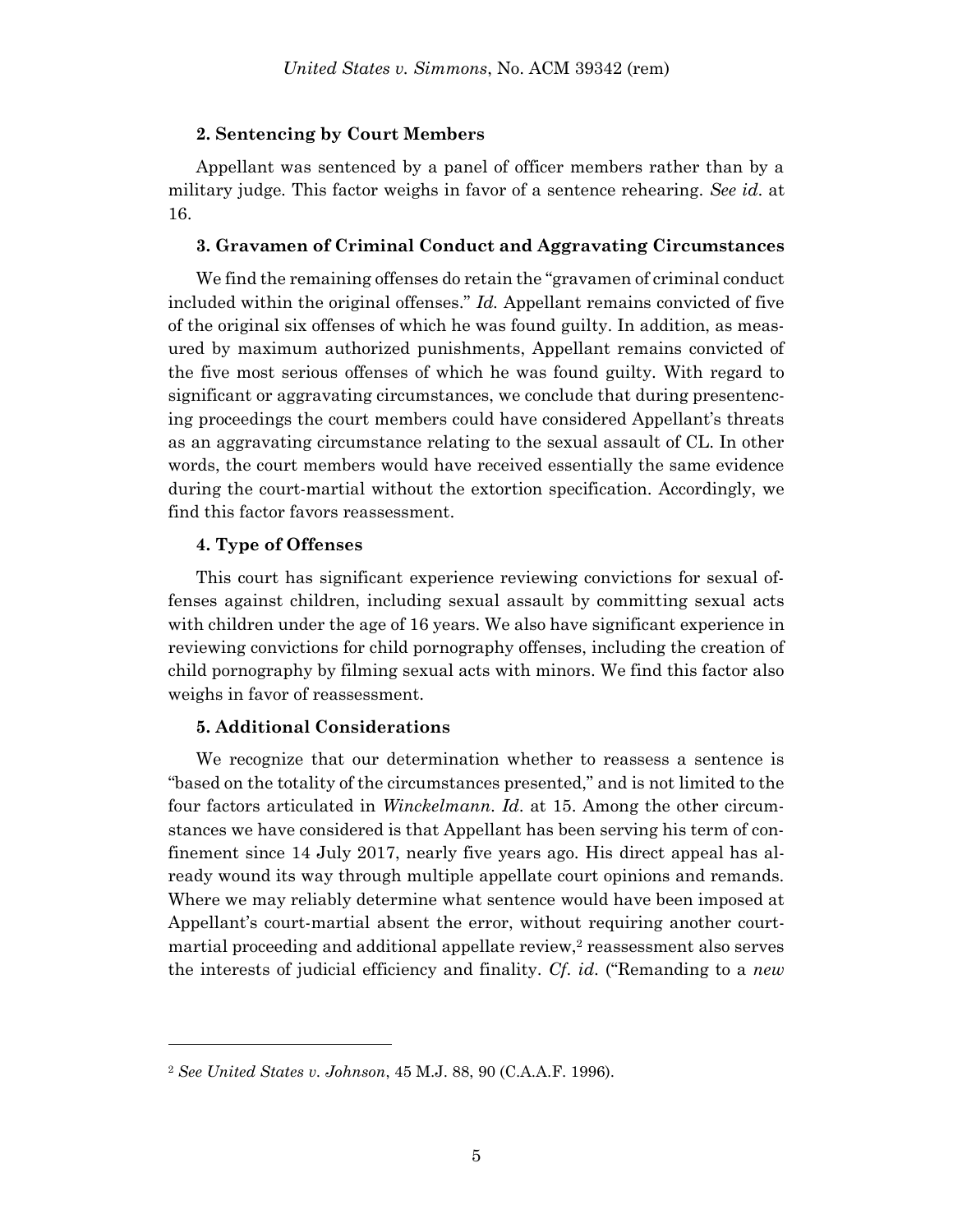court-martial 'merely substitute[s] one group of nonparticipants in the original trial for another.'") (quoting *Jackson v. Taylor*, 353 U.S. 569, 580 (1957)).

In addition, we are mindful that this court previously awarded Appellant a ten-day reduction in his term of confinement due to unreasonable post-trial delay. Reassessing the sentence ourselves allows us to take this prior award of relief into consideration to ensure Appellant retains the benefit, and we have done so in our decretal paragraph.

#### **6. Reassessment**

For the foregoing reasons, we find reassessment of Appellant's sentence appropriate. The remaining question is what sentence will remove the prejudicial effect of Appellant's erroneous conviction for extortion.

The Government contends we should reassess and affirm the same sentence this court previously affirmed in *Simmons II*, citing *inter alia* the minimal change in the maximum imposable sentence and the continued admissibility of the evidence related to Appellant's threats to CL as an aggravating circumstance of the sexual assault of CL. We agree that the evidence and arguments presented at Appellant's court-martial would have been substantially similar without the extortion specification. However, the charged extortion received significant attention at the court-martial. Although by one measure the least serious of the six offenses for which Appellant was found guilty, the extortion specification exacerbated the sexual assault of CL. We do not discount the likelihood that the court members included some quantum of punishment in their sentence specifically to punish Appellant for the crime of extorting CL.

Having considered the totality of the circumstances, we conclude that a sentence without Appellant's conviction for extortion would have included at least a dishonorable discharge; confinement for 9 years, 11 months, and 20 days; forfeiture of all pay and allowances; and reduction to the grade of E-1.

### **III. CONCLUSION**

The findings of guilty as to Charge I and its four specifications and Charge III and its Specification were previously affirmed. We reassess the sentence to a dishonorable discharge; confinement for 9 years, 11 months, and 20 days; forfeiture of all pay and allowances; and reduction to the grade of E-1. The sentence as reassessed is correct in law and fact, and no additional error materially prejudicial to the substantial rights of Appellant occurred. Articles 59(a) and 66(c), UCMJ, 10 U.S.C. §§ 859(a), 866(c).